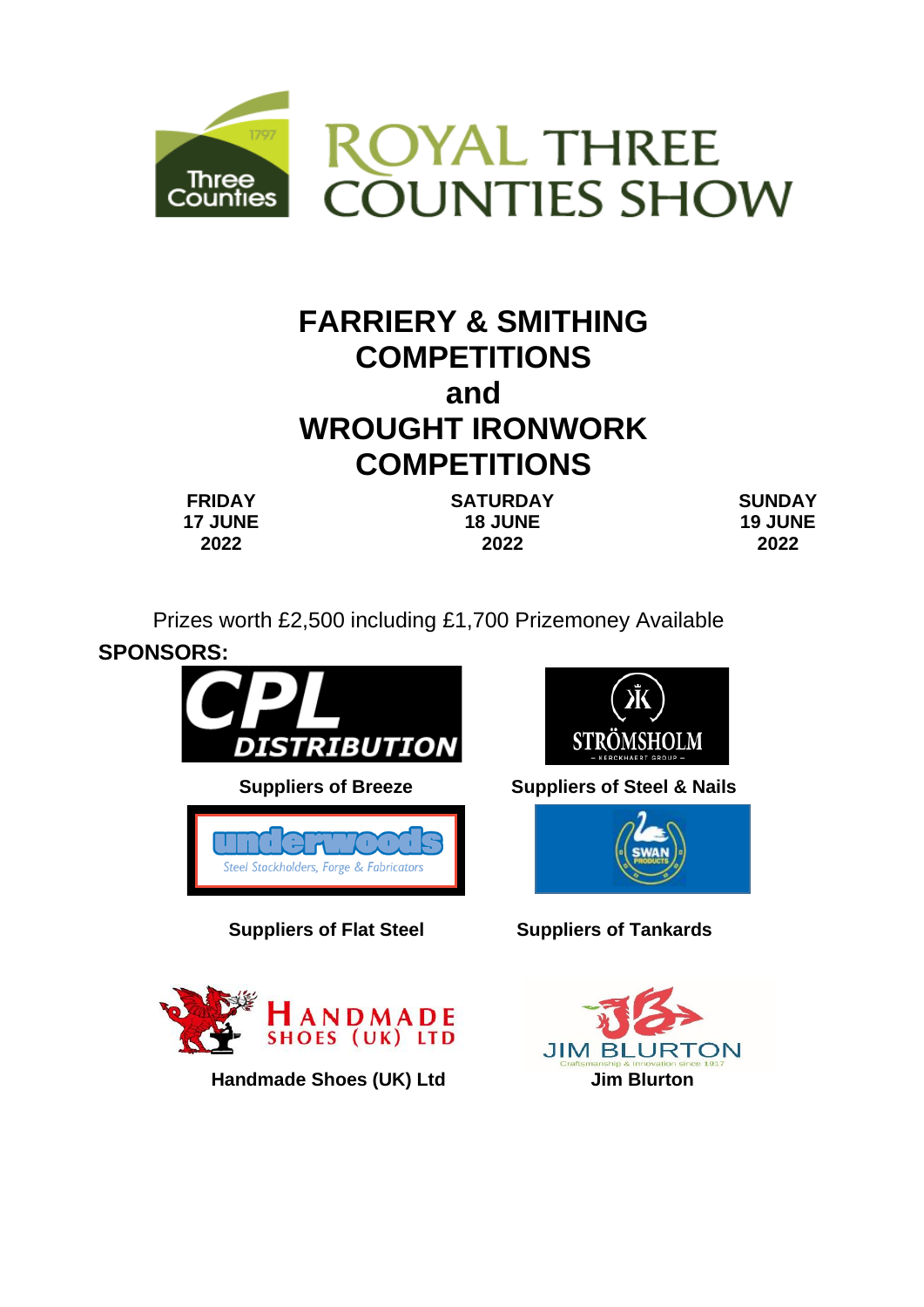## **JUDGES**

| R1, R2, R4, R5, R7,                                 | Mr A Reader-Smith AWCF  |
|-----------------------------------------------------|-------------------------|
| R8, R9, R15                                         | Mr A Mercer AWCF        |
| R <sub>10</sub> , R <sub>11</sub> , R <sub>12</sub> | Mr S Rook F.W.C.B       |
| R <sub>6</sub>                                      | Mr A Legge F.W.C.B      |
| R3, R14                                             | Mr T Ingarfield F.W.C.B |

## **Chief Steward (Farriery)** Mr J Slimmings **Chief Steward (Blacksmithing)** Mr N Lossock

## **COMMITTEE**

Mr J Slimmings (Chairman) Mr R Gwilliam Mr H Meek<br>Mr J F Chilman Mr T Ingarfield Mr R McDou Mrs K Craske Ms M Kunkel Ms M Ms M Parker Mr G Fleet Mr N Lossock Mr M H Pomfret Mr A Greenwell Mr D J M Lloyd Mr A Legge Mr J Stephens Mr P Rose Mrs K Walker

Mr T Ingarfield Mr R McDonald

**Three Counties Agricultural Society, Malvern, Worcestershire, WR13 6NW Tel. 01684 584900** 

Prizes will be kindly provided by **J Blurton Tools, Herefordshire & Ludlow College, Weston's Cider, Stromsholm, Handmade Shoes Ltd & Swan Products.**

## *ENTRIES FOR ALL FARRIERY CLASSES CLOSE ON FRIDAY 13 MAY OR PRIOR TO THAT DATE IF THE CLASSES ARE ALREADY FULL*

*No refunds will be issued for farriery class cancellations received less than two weeks before the show ENTRIES FOR ALL BLACKSMITHING CLASSES CLOSE ON THURSDAY 16 JUNE*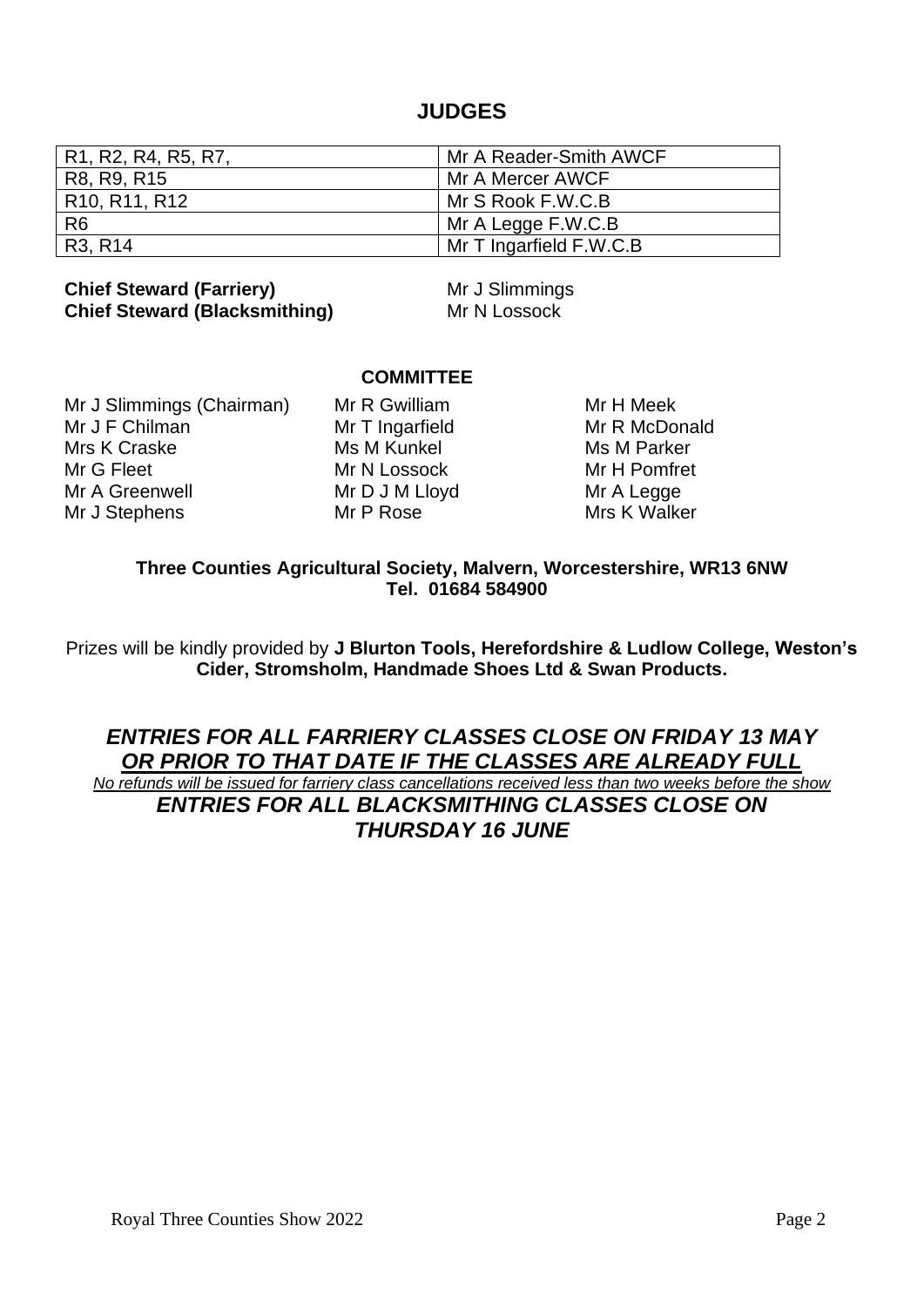# **CLASSES**

Description Competitors to make two shoes, one to be fitted.

Both to be made from flat steel, as directed by the Judge. Hand fullering will be required

| Time<br>Allowed | 60 Minutes |                                                                      |                 | <b>Entry Fee</b> |                 |     | £25             |     |
|-----------------|------------|----------------------------------------------------------------------|-----------------|------------------|-----------------|-----|-----------------|-----|
| Prize<br>Money  | 1st        | £200                                                                 | 2 <sub>nd</sub> | £80              | 3 <sup>rd</sup> | £40 | 4 <sup>th</sup> | £15 |
| Remarks         |            | <b>ENTRIES LIMITED TO 20 FOR THIS CLASS on a first</b><br>come basis |                 |                  |                 |     |                 |     |

## **R.1 THERAPEUTIC SHOEMAKING - OPEN Friday 17th June 2022**

Description To make two shoes as directed by the Judge

| <b>Remarks</b>  |            | No striker or Fireman allowed.<br><b>ENTRIES LIMITED TO 20 FOR THIS CLASS on a</b><br>first come basis |  |                  |                 |     |                                |     |  |
|-----------------|------------|--------------------------------------------------------------------------------------------------------|--|------------------|-----------------|-----|--------------------------------|-----|--|
| Prize<br>Money  | 1st i      | £150 $2nd$                                                                                             |  | £40              | 3 <sup>rd</sup> | £25 | $\mathbf{\Lambda}^{\text{th}}$ | f10 |  |
| Time<br>Allowed | 55 Minutes |                                                                                                        |  | <b>Entry Fee</b> |                 |     | £15                            |     |  |

## **R.3 LIVE SMITHING Friday 17th June 2022**

Open to  $1<sup>st</sup>$  &  $2<sup>nd</sup>$  year blacksmith students serving on a full time course

Description One piece of ironwork to be made on the showground to the pattern provided. Piece will not be entered unless clearly labelled.

| Time<br>Allowed | $1st$ year 60<br>Minutes 2 <sup>nd</sup> year<br>50 Minutes 3rd<br>year 40 Minutes                                                                                                   |     |                 | <b>Entry Fee</b> |                 |     | £5              |     |  |
|-----------------|--------------------------------------------------------------------------------------------------------------------------------------------------------------------------------------|-----|-----------------|------------------|-----------------|-----|-----------------|-----|--|
| Prize<br>Money  | 1 <sup>st</sup>                                                                                                                                                                      | £30 | 2 <sub>nd</sub> | £20              | 3 <sup>rd</sup> | £15 | 4 <sup>th</sup> | £10 |  |
| Remarks         | Basic smithing tools required.<br>JUDGES PRIZE: Kindly sponsored by Herefordshire &<br><b>Ludlow College</b><br><b>ENTRIES LIMITED TO 20 FOR THIS CLASS on a first</b><br>come basis |     |                 |                  |                 |     |                 |     |  |

## **R.2 COB SHOEING Friday 17th June 2022**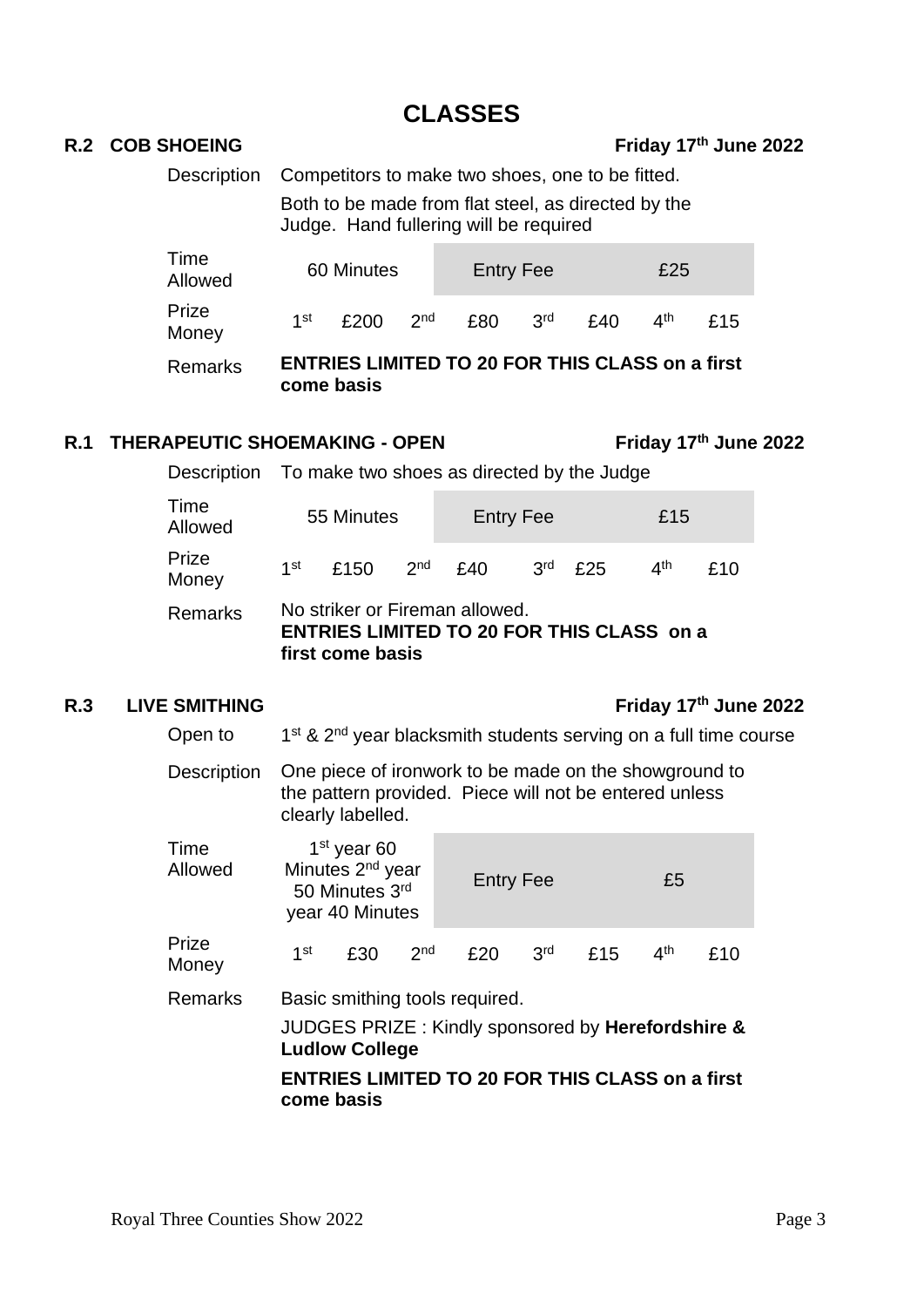## **R.4 RESTRICTED HUNTER Saturday 18th June 2022**

- Description Competitors to make two shoes, both concave, one to be fitted (pencilled heels required), the other to be a specimen shoe, as directed by the judge. Open to 4<sup>th</sup> year apprentices with their A.T.F present, or a letter signing them to another A.T.F for that day who will act as their striker.
- Open to Competitors who have never won a First Prize in **ANY** shoeing competition up to the closing date of entries.

| Time<br>Allowed |     | 55 Minutes |                 |     | <b>Entry Fee</b> |     |                                | £20 |  |  |
|-----------------|-----|------------|-----------------|-----|------------------|-----|--------------------------------|-----|--|--|
| Prize<br>Money  | 1st | £150       | 2 <sup>nd</sup> | £40 | 3 <sup>rd</sup>  | £25 | $\mathbf{\Lambda}^{\text{th}}$ | f10 |  |  |
|                 |     |            |                 |     |                  |     |                                | --  |  |  |

Remarks **ENTRIES LIMITED TO 10 FOR THIS CLASS on a first come basis**

### **R.14 SPEED CHAIN MAKING COMPETITION** Saturday 18<sup>th</sup> June 2022

Description The competitor shall make as many chain links as possible (minimum of three) in the time allocated. Each link must be fire welded without the use of fluxes.

| Time Allowed       | 15 Minutes                                                                                                                                                                                                                                                                                                                                                                                                                                                                                                                                                                                                                                                                                                                                                                                                                                                                                              | <b>Entry Fee</b>     |                                          | £5         |
|--------------------|---------------------------------------------------------------------------------------------------------------------------------------------------------------------------------------------------------------------------------------------------------------------------------------------------------------------------------------------------------------------------------------------------------------------------------------------------------------------------------------------------------------------------------------------------------------------------------------------------------------------------------------------------------------------------------------------------------------------------------------------------------------------------------------------------------------------------------------------------------------------------------------------------------|----------------------|------------------------------------------|------------|
| <b>Prize Money</b> | 1 <sup>st</sup>                                                                                                                                                                                                                                                                                                                                                                                                                                                                                                                                                                                                                                                                                                                                                                                                                                                                                         | £100 + prize<br>card | $2^{nd}$ , $3^{rd}$ &<br>4 <sup>th</sup> | Prize card |
| <b>Remarks</b>     | Only a hammer, tongs and wire brush may be used.<br>Chain will be tested to destruction and will be scored by<br>tensile strength (three best links will be tensile tested).<br>Welding appearance - all welds should be correctly<br>scarfed at no more than 2 metal thicknesses from the<br>end of the bar. Negative points will be applied for poor<br>scarf preparation/weld appearance up to 3 points per<br>link.<br>All welds to be placed at the end of the link. Negative<br>points will be applied for poor weld position up to 3<br>points per link.<br>Forging/ link shape - links to have parallel sides and to<br>be approx. two x length to one x width. Negative points<br>will be applied for poor link shape up to 3 points per link.<br>No flux.<br>No special tooling - tongs, hammer, wire brush only.<br>Pre heating is allowed.<br>No forming.<br>The Judge's decision is final. |                      |                                          |            |
| <b>Barstock</b>    | 10mm round bar 200mm long pieces.<br>Metal supplied pre-cut to length.<br>Competitor may take as many pieces as required.                                                                                                                                                                                                                                                                                                                                                                                                                                                                                                                                                                                                                                                                                                                                                                               |                      |                                          |            |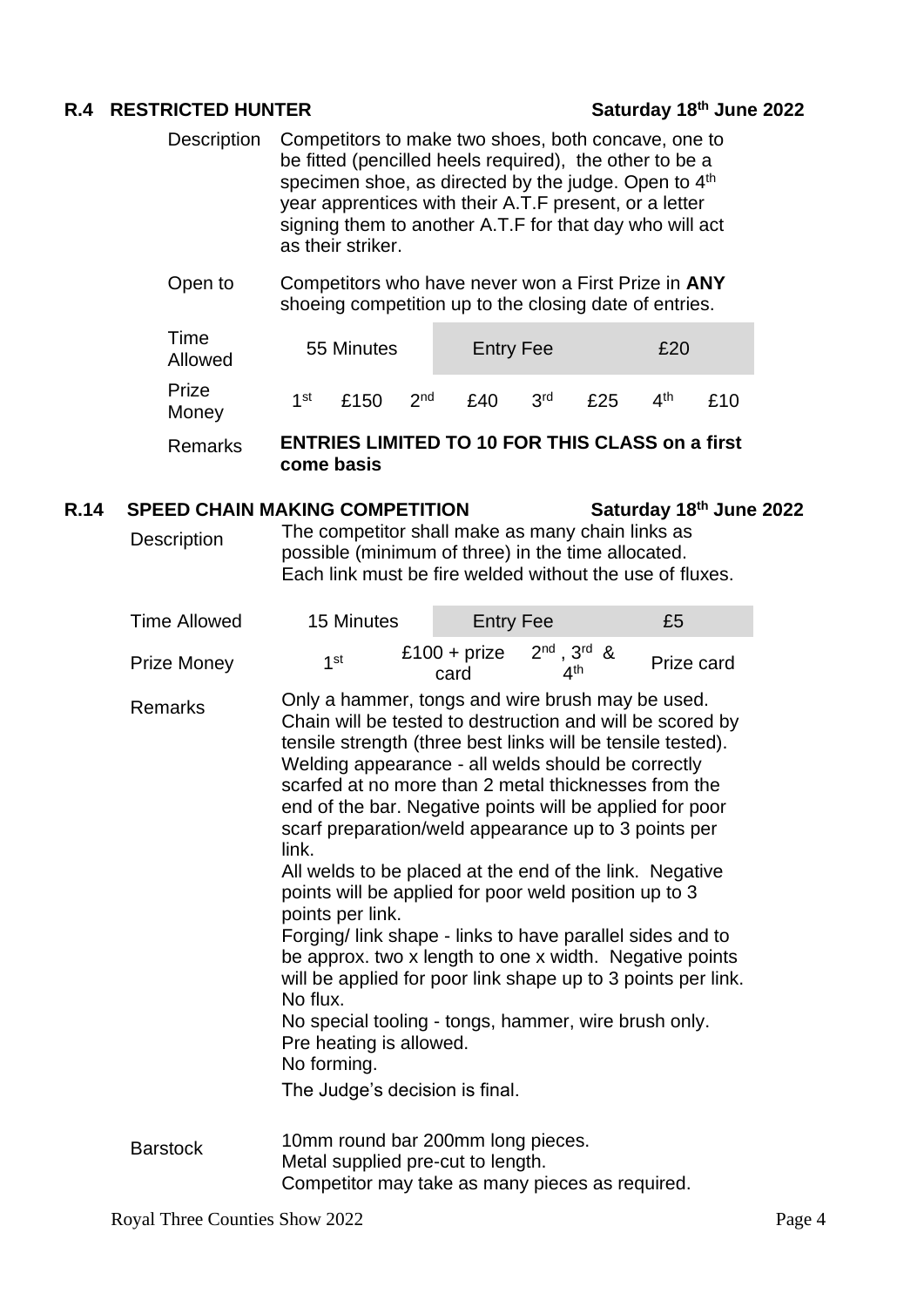## **R.5 OPEN HUNTER SHOEING** Saturday 18<sup>th</sup> June 2022

Description Competitors to make two shoes, one to be fitted (pencilled heels required) and made from fullered concave. The other to be a specimen shoe, made as directed by the Judge.

| Time<br>Allowed |                                                                       | 55 Minutes         |                 |                                                                                                                                                                | <b>Entry Fee</b> |     |                 | £25 |  |
|-----------------|-----------------------------------------------------------------------|--------------------|-----------------|----------------------------------------------------------------------------------------------------------------------------------------------------------------|------------------|-----|-----------------|-----|--|
| Prize<br>Money  | 1 <sup>st</sup>                                                       | £200               | 2 <sub>nd</sub> | £80                                                                                                                                                            | 3 <sup>rd</sup>  | £40 | 4 <sup>th</sup> | £15 |  |
| <b>Remarks</b>  | <b>ENTRIES LIMITED TO 20 FOR THIS CLASS on a first</b><br>come basis. |                    |                 |                                                                                                                                                                |                  |     |                 |     |  |
| Scores          |                                                                       | to a max of 6 tons |                 | Tensile strength - 5 points per each complete 1/2 ton up<br>Welding - 10 points, Forging - 5 points<br>Number of Links - 5 points per link, minimum of 3 links |                  |     |                 |     |  |

### **R.9 APPRENTICE SHOEMAKING - 3 rd & 4th YEAR Saturday 18th June 2022**

| <b>Description</b>      | Competitors to make two shoes – one to be made from<br>fullered concave and one to be hand fullered. Both to<br>be made as directed by the Judge.                                          |     |                 |                  |                 |     |                 |     |  |
|-------------------------|--------------------------------------------------------------------------------------------------------------------------------------------------------------------------------------------|-----|-----------------|------------------|-----------------|-----|-----------------|-----|--|
| Open to                 | Only to third and fourth year Apprentices<br>who must be under an approved apprenticeship.                                                                                                 |     |                 |                  |                 |     |                 |     |  |
| <b>Time Allowed</b>     | 50 Minutes                                                                                                                                                                                 |     |                 | <b>Entry Fee</b> |                 |     | £10             |     |  |
| <b>Prize Money</b>      | 1 <sup>st</sup>                                                                                                                                                                            | £75 | 2 <sup>nd</sup> | £20              | 3 <sup>rd</sup> | £15 | 4 <sup>th</sup> | £10 |  |
| <b>Additional Prize</b> | <b>TANKARDS FOR THE HIGHEST PLACE 3rd AND 4th</b><br><b>YEAR APPRENTICE</b><br>kindly donated by SWAN PRODUCTS<br>Tools kindly donated by J Blurton Tools                                  |     |                 |                  |                 |     |                 |     |  |
| Remarks                 | Any Striker Allowed<br>Health and Safety regulations will apply - see<br>Regulation 2A.<br><b>NO LATE ENTRIES</b><br><b>ENTRIES LIMITED TO 20 FOR THIS CLASS on a first</b><br>come basis. |     |                 |                  |                 |     |                 |     |  |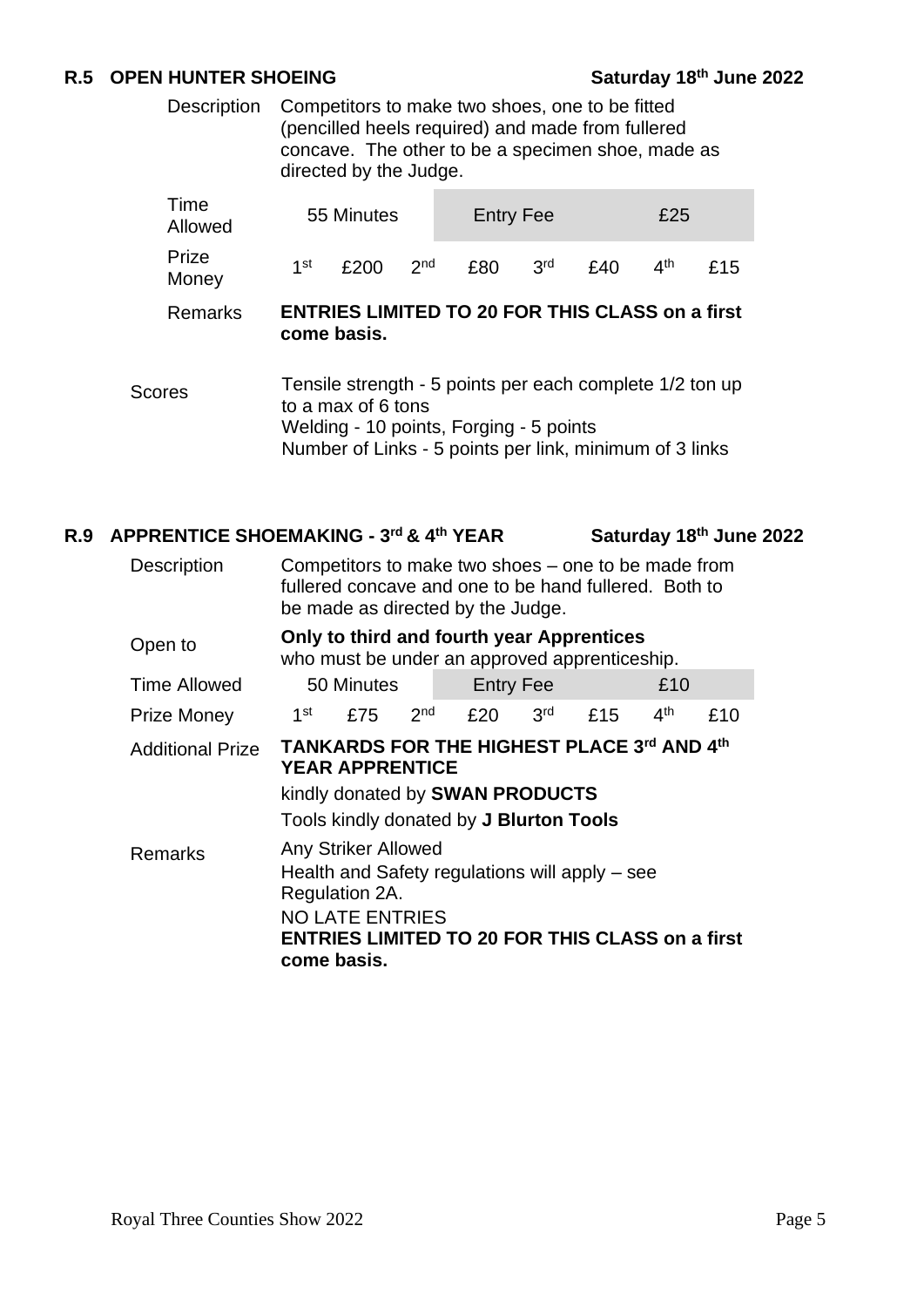### **R.6 THE WESTONS BOTTLE OPENER CHALLENGE – OPEN Saturday 18th June 2022**

Description Open to all – Farriers and Blacksmiths. The contestant are to forge a bottle opener of their own design to be able to open a bottle of Weston's cider. At the end of the round each contestant will be presented with a bottle of Weston's cider which must be opened with the newly forged opener in order for it to go through to final judging. (metal bottle top NOT Corkscrew).

|     | Time               | <b>20 Minutes</b>                                                                                                                                                                                                                                         | <b>Entry Fee</b> | £5                    |  |  |  |  |
|-----|--------------------|-----------------------------------------------------------------------------------------------------------------------------------------------------------------------------------------------------------------------------------------------------------|------------------|-----------------------|--|--|--|--|
|     | <b>Prize Money</b> | Weston's<br>1 <sup>st</sup><br><b>Cider</b>                                                                                                                                                                                                               |                  |                       |  |  |  |  |
|     | <b>Remarks</b>     | Judge's decision final<br>Competitors to bring own stock and tools (no power tools<br>to be used). Pre-cutting and marking out allowed. Pre-<br>heating allowed.<br><b>ENTRIES LIMITED TO 20 FOR THIS CLASS on a first</b><br>come basis. NO LATE ENTRIES |                  |                       |  |  |  |  |
| R.8 |                    | <b>APPRENTICE SHOEMAKING - 1st &amp; 2nd YEAR</b>                                                                                                                                                                                                         |                  | Sunday 19th June 2022 |  |  |  |  |
|     | <b>Description</b> | Competitors to make two shoes – one to be made from<br>fullered concave and one to be plain stamped. Both to<br>be made as directed by the Judge.                                                                                                         |                  |                       |  |  |  |  |

Open to **Only to first and second year Apprentices** who must be under an approved apprenticeship.

| <b>Time Allowed</b>     | 50 Minutes                                                                            |                                                                       |                 | <b>Entry Fee</b> |                 |     | £10             |     |  |  |
|-------------------------|---------------------------------------------------------------------------------------|-----------------------------------------------------------------------|-----------------|------------------|-----------------|-----|-----------------|-----|--|--|
| <b>Prize Money</b>      | 1st                                                                                   | £75                                                                   | 2 <sub>nd</sub> | £20              | 3 <sup>rd</sup> | £15 | 4 <sup>th</sup> | £10 |  |  |
| <b>Additional Prize</b> |                                                                                       | TANKARD FOR THE HIGHEST PLACE 1ST AND 2ND<br><b>YEAR APPRENTICE -</b> |                 |                  |                 |     |                 |     |  |  |
|                         | Kindly donated by SWAN PRODUCTS                                                       |                                                                       |                 |                  |                 |     |                 |     |  |  |
|                         |                                                                                       | Tools kindly donated by J Blurton Tools                               |                 |                  |                 |     |                 |     |  |  |
| <b>Remarks</b>          | Health and Safety regulations will apply – see Regulation<br>2A. Any Striker Allowed  |                                                                       |                 |                  |                 |     |                 |     |  |  |
|                         | <b>ENTRIES LIMITED TO 20 FOR THIS CLASS on a first</b><br>come basis. NO LATE ENTRIES |                                                                       |                 |                  |                 |     |                 |     |  |  |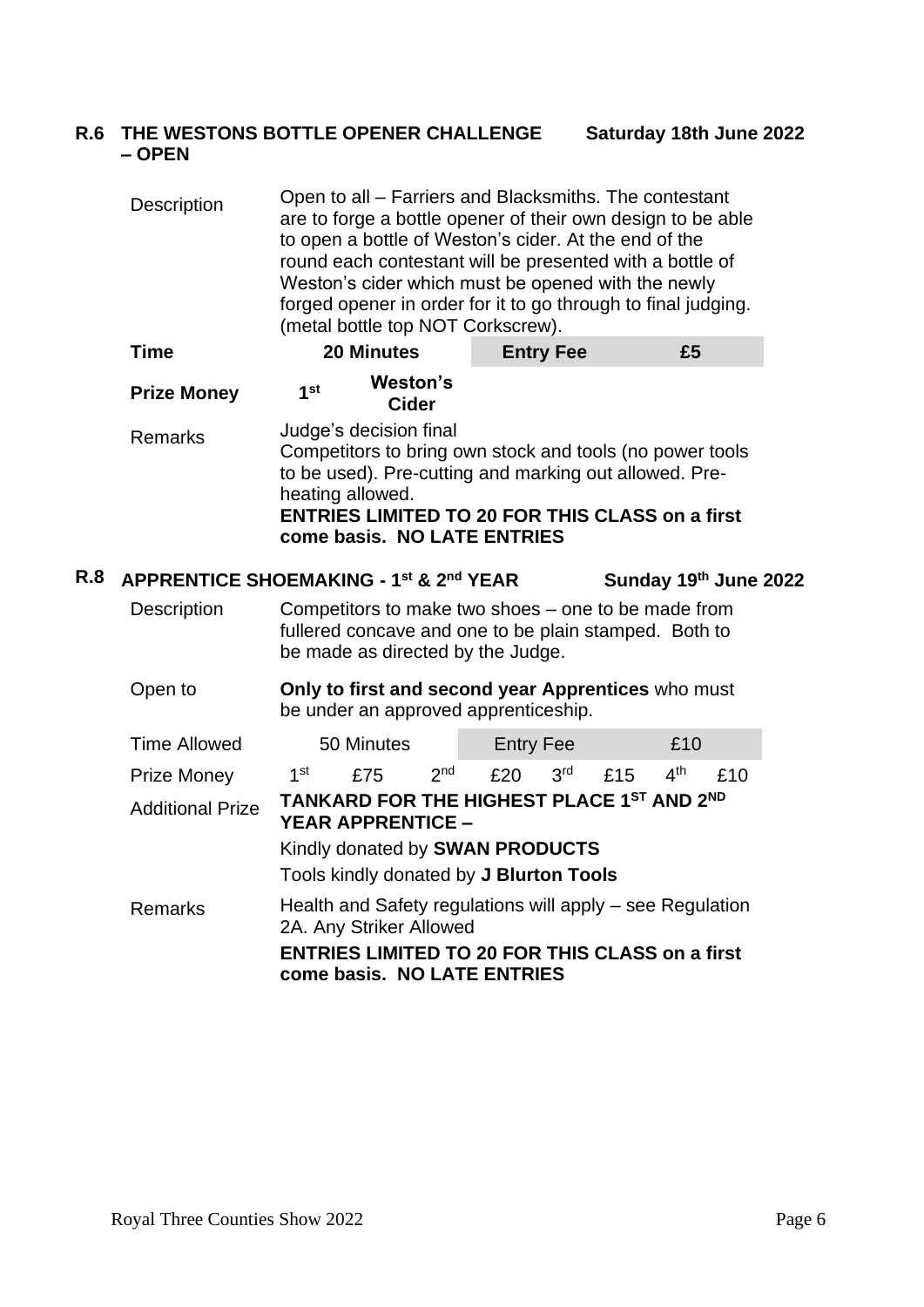## **R.7 PONY SHOEING Sunday 19th June 2022**

Description Competitors to make two shoes, one to be fitted. Both to be made as directed by the Judge. Hand fullering will be required for one or both shoes a.

|                                                                                               | <b>Time Allowed</b>               |                 | 55 Minutes               |                 | <b>Entry Fee</b>                                        |                 |     | £25             |                       |  |
|-----------------------------------------------------------------------------------------------|-----------------------------------|-----------------|--------------------------|-----------------|---------------------------------------------------------|-----------------|-----|-----------------|-----------------------|--|
|                                                                                               | <b>Prize Money</b>                | 1 <sup>st</sup> | £200                     | 2 <sub>nd</sub> | £80                                                     | 3 <sup>rd</sup> | £40 | 4 <sup>th</sup> | £15                   |  |
|                                                                                               | <b>Remarks</b>                    |                 | come basis.              |                 | <b>ENTRIES LIMITED TO 20 FOR THIS CLASS on a first</b>  |                 |     |                 |                       |  |
| R.15                                                                                          | THERAPEUTIC APPRENTICE SHOEMAKING |                 |                          |                 |                                                         |                 |     |                 | Sunday 19th June 2022 |  |
|                                                                                               | Description                       |                 |                          |                 | Competitors to make two shoes as directed by the Judge. |                 |     |                 |                       |  |
|                                                                                               | Open to                           |                 | approved apprenticeship. |                 | First to fourth year apprentices who must be under an   |                 |     |                 |                       |  |
|                                                                                               | <b>Time Allowed</b>               |                 | 55 Minutes               |                 | <b>Entry Fee</b>                                        |                 |     | £10             |                       |  |
|                                                                                               | <b>Prize Money</b>                | 1 <sup>st</sup> | £75                      | 2 <sub>nd</sub> | £20                                                     | 3 <sup>rd</sup> | £15 | 4 <sup>th</sup> | £10                   |  |
|                                                                                               | <b>Remarks</b>                    |                 |                          |                 | Tankard will be presented to overall winner.            |                 |     |                 |                       |  |
|                                                                                               |                                   |                 |                          |                 | Prizes will be presented for each year.                 |                 |     |                 |                       |  |
|                                                                                               |                                   |                 |                          |                 | No striker or Fireman allowed.                          |                 |     |                 |                       |  |
|                                                                                               |                                   |                 |                          |                 | Health and safety regulations apply. See regulation     |                 |     |                 |                       |  |
| 2.A.<br><b>ENTRIES LIMITED TO 20 FOR THIS CLASS on a first</b><br>come basis. NO LATE ENTRIES |                                   |                 |                          |                 |                                                         |                 |     |                 |                       |  |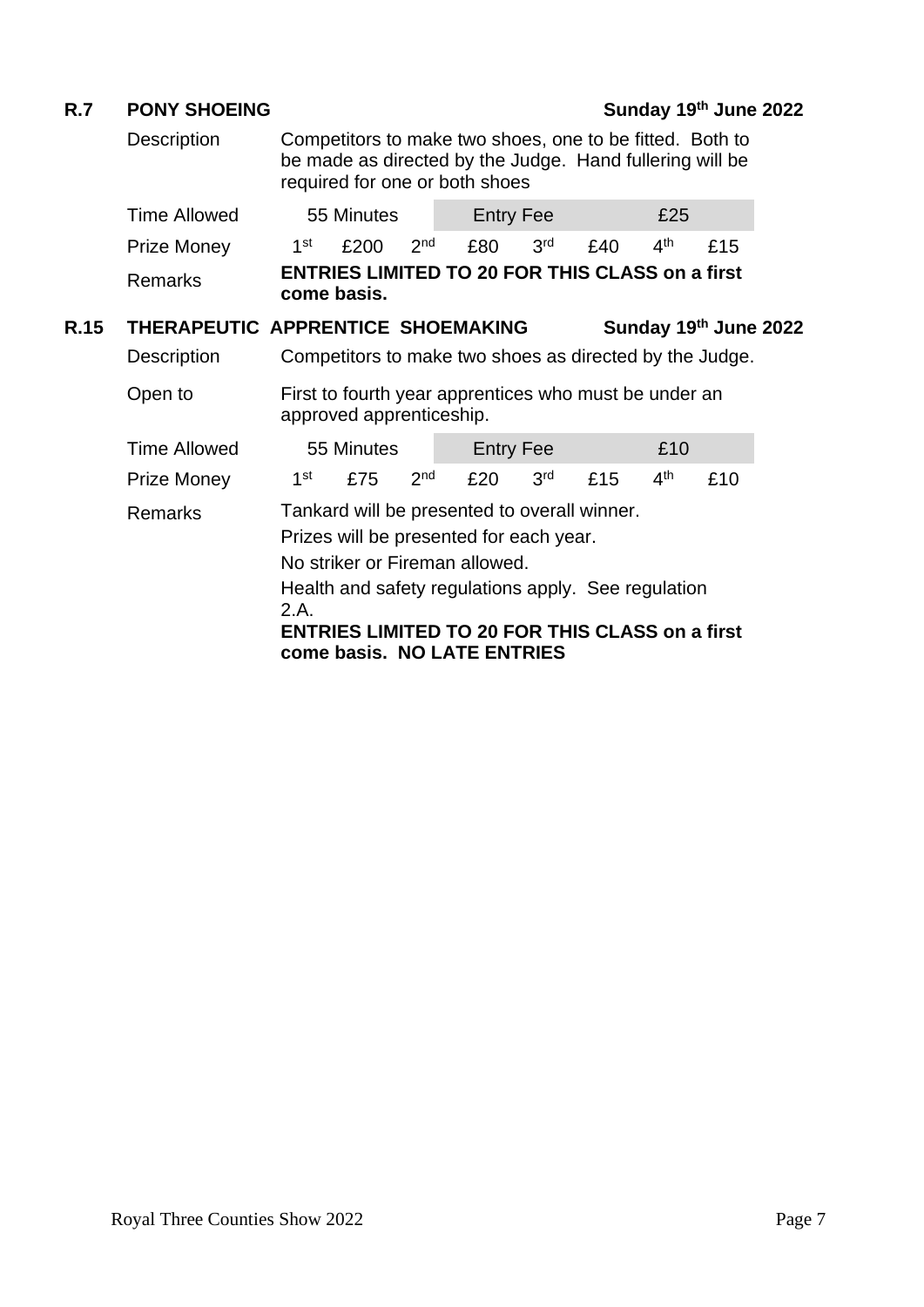# **CHAMPION BLACKSMITH OF THE YEAR QUALIFYING ROUND**

## **PLEASE NOTE:**

- **All exhibits must be accompanied by completed entry forms and fees.**
- **All exhibits must be received at the blacksmithing exhibition tent on the day before the show begins, not later than 9.00pm.**
- **Exhibits entered later than 9.00pm on that day will NOT be displayed or entered in the competition(s).**
- **Any exhibit being received without payment of the entry fee will not be entered in the competition and will be placed in the "Exhibition only" category.**

## **R.10 TRADITIONAL CLASS**

## **A. Over £250 value**

Description: Any piece of forge work encompassing traditional techniques. Entry Fee:  $£6$  per piece £15 for three pieces £3 for each additional entry Prize Money: 1<sup>st</sup> £80 2  $2<sup>nd</sup>$  £60 & prize cards for places 1-4

## **B. Under £250 value**

Description: Any piece of forge work encompassing traditional techniques. Entry Fee: £6 per piece £15 for three pieces £3 for each additional entry Prize Money: 1<sup>st</sup> £80 2  $2<sup>nd</sup>$  £60 & prize cards for places 1-4

## **R.11 CONTEMPORARY CLASS**

## **A. Over £250 value**

Description: Any piece of forge work encompassing contemporary techniques. Entry Fee: £6 per piece £15 for up to three pieces £3 for each additional entry Prize Money: 1<sup>st</sup> £80 2  $2<sup>nd</sup>$  £60 & prize cards for places 1-4

## **B. Under £250 value**

Description: Any piece of forge work encompassing contemporary techniques. Entry Fee: £6 per piece £15 for up to three pieces £3 for each additional entry Prize Money: 1<sup>st</sup> £80 2  $2<sup>nd</sup>$  £60 & prize cards for places 1-4

## **R.12 LIVE SMITHING COMPETITION Friday, Saturday & Sunday**

Description Set piece to be made as specified by judge

| Time<br>Allowed | 1 $\frac{3}{4}$ Hours       | <b>Entry Fee</b>                                        | £10 |  |  |  |  |  |  |
|-----------------|-----------------------------|---------------------------------------------------------|-----|--|--|--|--|--|--|
| Prize<br>Money  |                             | Winner takes all + prize cards for first 4 places       |     |  |  |  |  |  |  |
| <b>Remarks</b>  | Steel provided<br>provided) | Supply own tools (any specialist tools required will be |     |  |  |  |  |  |  |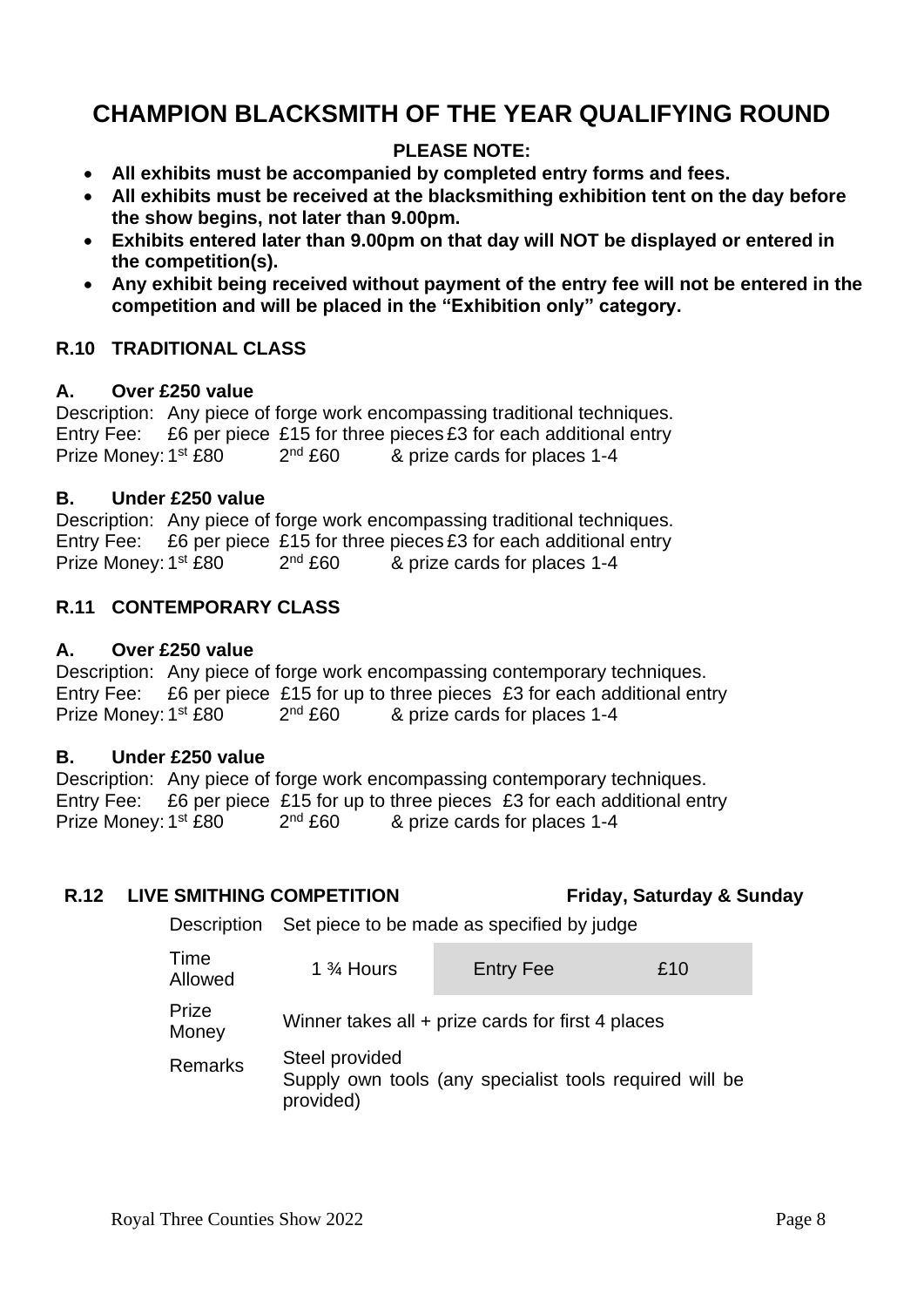## **COMPETITION RULES AND REGULATIONS**

- 1 All rules in the Schedule will be strictly enforced and the decision of the Chief Steward will be final. Any objections must be accompanied by a £10 deposit which will be refunded if objection upheld.
- 2 ALL competitors in Classes R.2, R.4, R.5 and R.7 must be fully qualified Farriers registered in Parts I, II, or IV under the Farriers Registration Act 1975.

Apprentices taking part in Class R.8, R.9 and R.15 must be under an approved apprenticeship. Failure to comply will lead to immediate disqualification.

## 2A **NOTE - To comply with Health & Safety Regulations all persons in the forge area must wear protective footwear and safety glasses. No person will be allowed on the shoeing area without the above safety measures. All competitors to wear and provide own personal protective equipment.**

- 3 Prior to the competitions, all competitors will be notified of their round in the class, their competition number, together with their starting time. Competitors must shoe the foot allocated to them.
- 4 Competitions will start each day at the following times:-

| Friday   | 17 June 2022 | 8.30am |
|----------|--------------|--------|
| Saturday | 18 June 2022 | 8.00am |
| Sunday   | 19 June 2022 | 8.00am |

Competitors NOT in the Farriery Stand at their correct notified starting time would be liable to disqualification.

5 The following sizes of fullered concave will be available for use by competitors in Classes R.1, R.5 and R.7 competitors should be prepared to use the most suitable size for the horse to be shod -

3/4" x 3/8 " 5/8" x 3/8" 7/8" x 7/16" 7/8" x 3/8"

In Class R.2 and R.8 flat iron will be provided – 20mm x 10mm, 25mm x 12mm, 20mm x 8mm.

- 6 In ALL Farriery classes competitors will start and finish on the Bell. There will be no overtime allowed.
- 7 Competitors must bring all their own tools; and arrange for a Striker.
- 8 No Prizes will be awarded if there are less than four competitors in any class, and two prizes will be awarded if there are less than six competitors in any class
- 9 **Any competitor who is unable to attend is requested to inform the Society as soon as possible. No refunds will be issued for farriery class cancellations received less than two weeks before the show.**

## **CAMPING AREA PASS**

Please note that it will NOT be possible to allow camping in the car park adjacent to the Farriery Stand. However, if competitors indicate on the entry form that they wish to camp on site, then arrangements will be made for a pass to be supplied which will entitle them to use the special area in the Camping and Caravan Park.

Royal Three Counties Show 2022 Page 9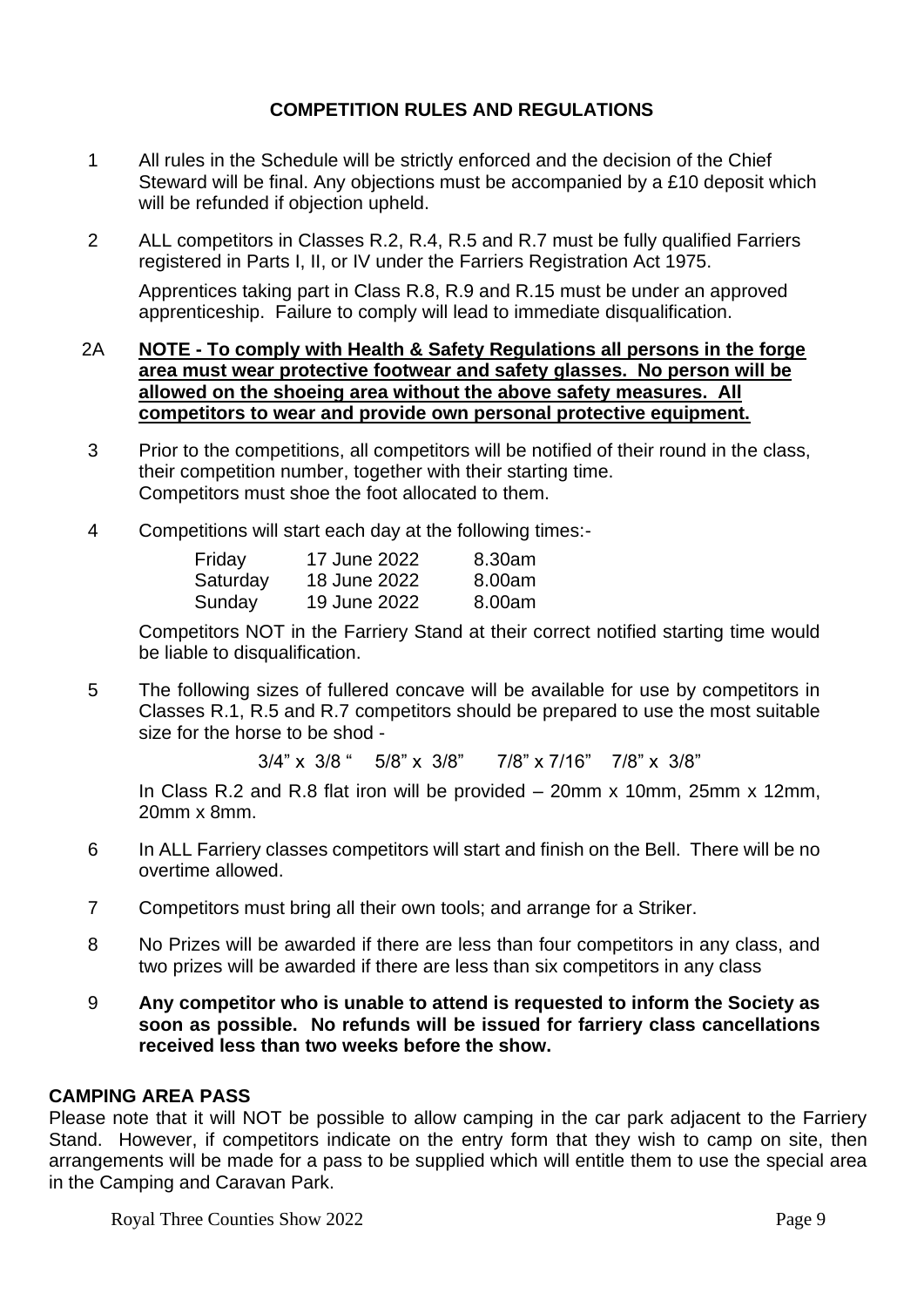## **SHOWER BLOCKS**

Are sited in the Stockman's Toilets, Horse Area Toilets (Row 8) and Dog Area Toilets (Avenue C), which competitors may use.

## 

## **PRESENTATION OF AWARDS**

| Class       | Date                | Time           |
|-------------|---------------------|----------------|
| All classes | Sunday 19 June 2022 | Late afternoon |

ALL CUPS AND TROPHIES TO BE HELD BY THE WINNERS UNTIL A DATE IN 2021 TO BE ADVISED – **IF TROPHY NOT RETURNED THEN WINNER WILL NOT BE ELIGIBLE TO COMPETE IN FUTURE COMPETITIONS AND COULD JEPORDISE THE LENDING OF TROPHIES AT FUTURE EVENTS.**

## **2021 TROPHY WINNERS**

| <b>Class</b>          | <b>Trophy Name</b>                              | <b>Ref</b>   | Category                      | <b>Winner</b>   |
|-----------------------|-------------------------------------------------|--------------|-------------------------------|-----------------|
| R <sub>2</sub> , 5, 7 | <b>Banks Silver Trophy</b>                      | <b>TC46</b>  | <b>Overall Shoeing Winner</b> | George Rogerson |
| R <sub>5</sub>        | <b>Hereford College Cup</b>                     | <b>TC75</b>  | <b>Open Hunter</b>            | George Rogerson |
| R <sub>7</sub>        | CoSIRA Cup                                      | <b>TC105</b> | Pony Shoeing                  | George Rogerson |
| R <sub>2</sub>        | Benjamin Baker Cup                              | <b>TC88</b>  | <b>Cob Shoeing</b>            | George Rogerson |
| R <sub>2</sub>        | <b>Arthur Watts Cup</b>                         | <b>TC130</b> | <b>Best Dressed Foot Cob</b>  | Josh Rose       |
| R <sub>4</sub>        | <b>Restricted Hunter</b><br>Trophy              | <b>TC106</b> | <b>Restricted Hunter</b>      | <b>S</b> Rust   |
| R <sub>8</sub>        | Ellis Dawe & Derek<br>Lloyd Challenge<br>Trophy | <b>TC57</b>  | Apprentice                    | Theo Williams   |
| R <sub>9</sub>        | <b>Richard Ellis Trophy</b>                     | <b>TC218</b> | Apprentice                    | Ross Johnstone  |

Entry fees are inclusive of VAT.

Entry forms to be completed and returned to the Three Counties Agricultural Society (address on entry form), as soon as possible, together with the correct entry fees.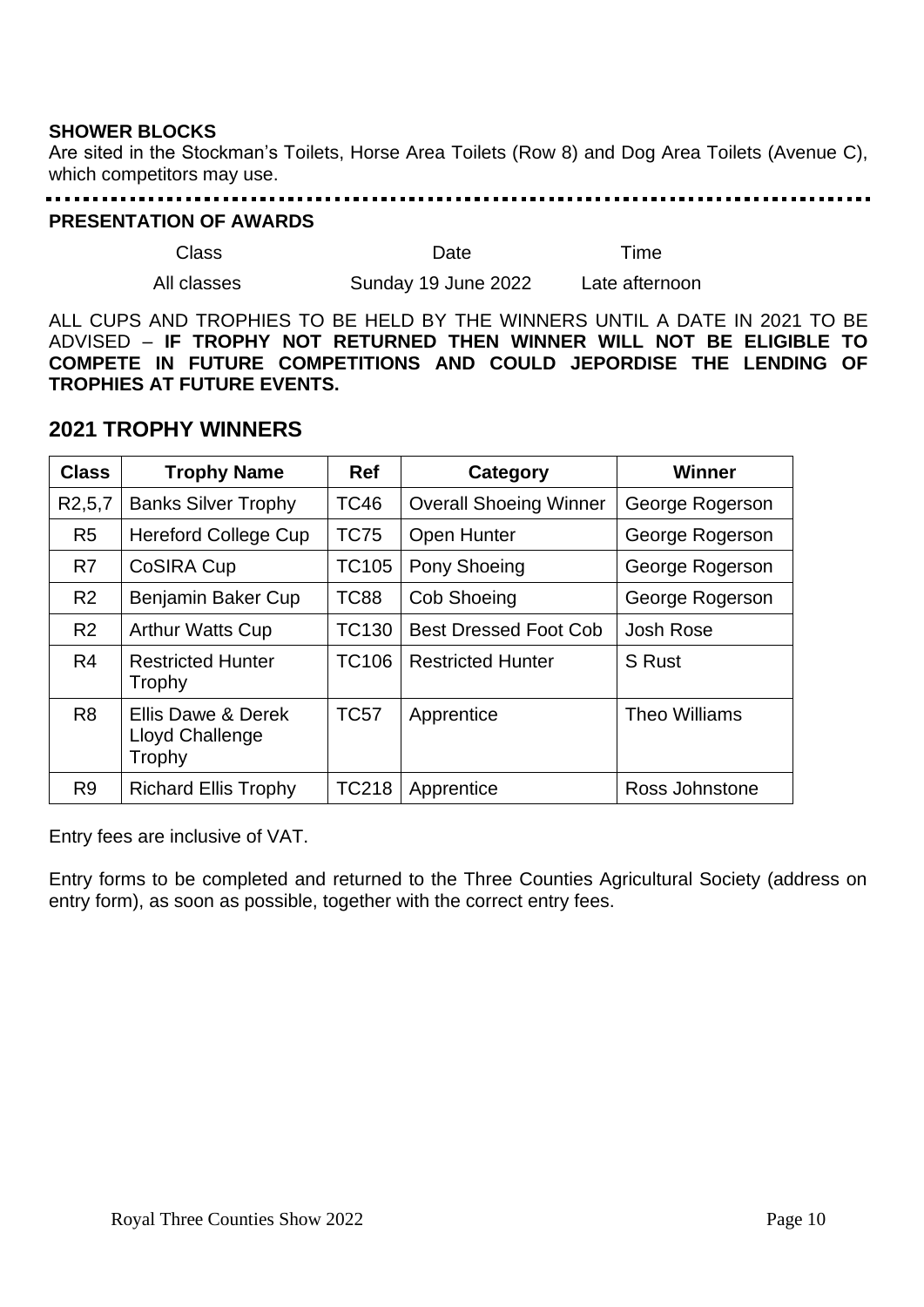# **TROPHIES and MEDALS**

| <b>Banks Silver Trophy (TC46)</b> | for the competitor gaining the highest<br>Aggregate marks in the three classes. |
|-----------------------------------|---------------------------------------------------------------------------------|
| <b>Watts Challenge Cup (TC75)</b> | for the 1 <sup>st</sup> Prize winner in Class R.5                               |
| CoSIRA Cup (TC105)                | for the 1 <sup>st</sup> Prize winner in Class R.7                               |
| <b>Benjamin Baker Cup (TC88)</b>  | for the 1 <sup>st</sup> Prize winner in Class R.2                               |
| <b>Arthur Watts Cup (TC130)</b>   | for the best-dressed foot in Class R.2                                          |
| Den Morgan Trophy (TC191)         | for the best-dressed foot in Class R.7                                          |

**Classes R2, R.5 and R.7:**

**Silver Medal** (presented by The Worshipful Company of Farriers) For the competitor gaining the highest aggregate marks in the three classes

| Class R.1: | <b>Bronze Medal</b> (presented by The Worshipful                                                                                                                            |
|------------|-----------------------------------------------------------------------------------------------------------------------------------------------------------------------------|
|            | Company of Farriers) for the 1 <sup>st</sup> prize winner.                                                                                                                  |
| Class R.4: | <b>Restricted Hunter Trophy (TC106)</b>                                                                                                                                     |
|            | <b>Bronze Medal</b> (presented by The Worshipful                                                                                                                            |
|            | Company of Farriers) for the 1 <sup>st</sup> Prize winner.                                                                                                                  |
| Class R.8: | Ellis Dawe & Derek Lloyd Challenge Trophy<br><b>Bronze Medal (presented by The Worshipful</b><br>Company of Farriers) for the 1 <sup>st</sup> Prize winner in<br>Class R.8. |
| Class R.9: | <b>Richard Ellis Trophy (TC218)</b><br><b>Bronze Medal (presented by The Worshipful</b><br>Company of Farriers) for the 1 <sup>st</sup> Prize winner in<br>Class R.9.       |

NOTE: The Medals, presented by The Worshipful Company of Farriers, will only be awarded if there are six or more competitors in the relevant classes.

## **ONLY COMPETITORS AND STRIKERS WILL BE ALLOWED ON THE FARRIERY STAND**